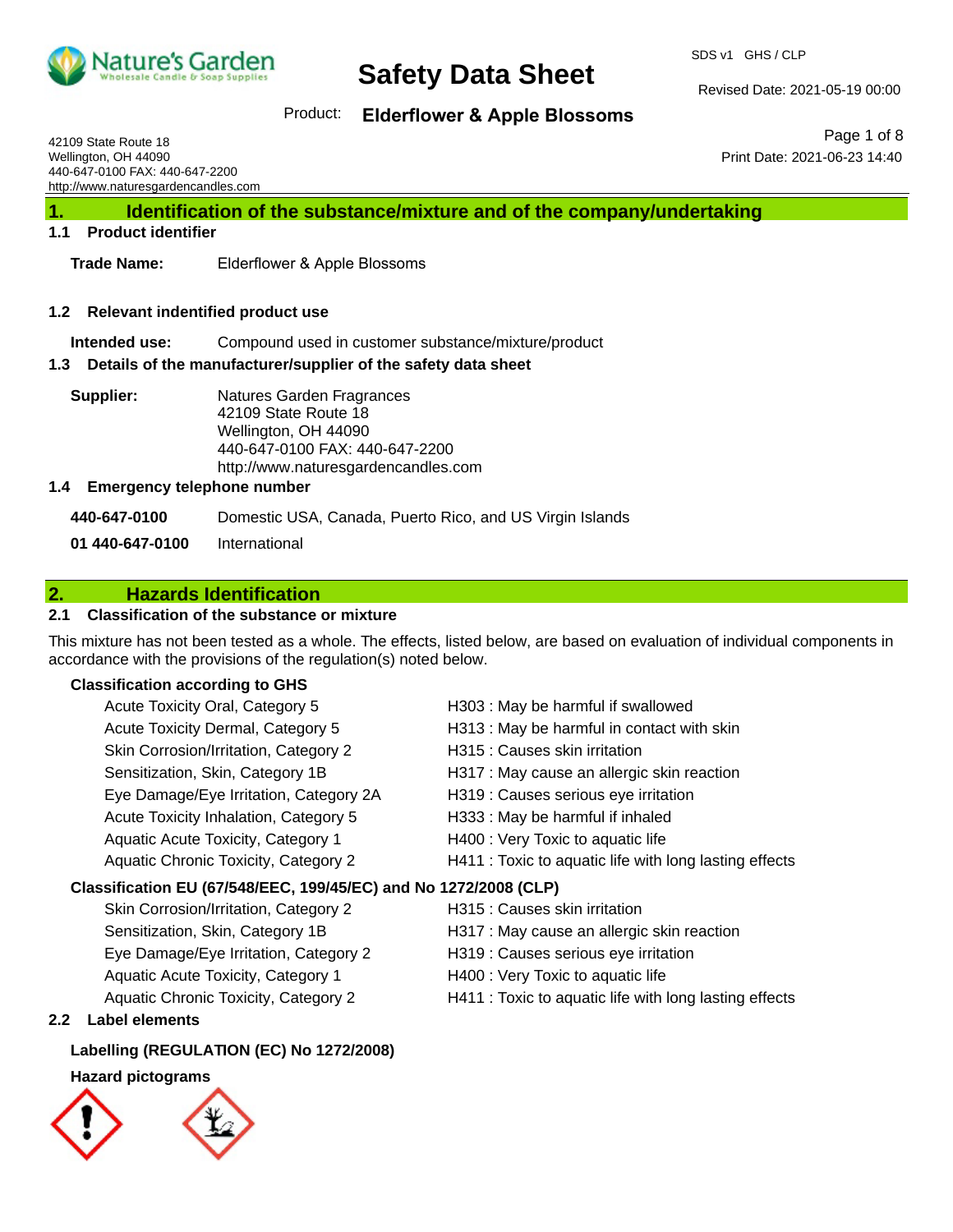

SDS v1 GHS / CLP

Revised Date: 2021-05-19 00:00

Product: **Elderflower & Apple Blossoms** 

42109 State Route 18 Wellington, OH 44090 440-647-0100 FAX: 440-647-2200 http://www.naturesgardencandles.com

Page 2 of 8 Print Date: 2021-06-23 14:40

| <b>Signal Word: Warning</b>     |                                                                                                                                  |
|---------------------------------|----------------------------------------------------------------------------------------------------------------------------------|
| <b>Hazard statments</b>         |                                                                                                                                  |
| H <sub>303</sub>                | May be harmful if swallowed                                                                                                      |
| H313                            | May be harmful in contact with skin                                                                                              |
| H <sub>315</sub>                | Causes skin irritation                                                                                                           |
| H317                            | May cause an allergic skin reaction                                                                                              |
| H319                            | Causes serious eye irritation                                                                                                    |
| H333                            | May be harmful if inhaled                                                                                                        |
| H400                            | Very Toxic to aquatic life                                                                                                       |
| H411                            | Toxic to aquatic life with long lasting effects                                                                                  |
| <b>Precautionary Statements</b> |                                                                                                                                  |
| <b>Prevention:</b>              |                                                                                                                                  |
| P264                            | Wash hands thoroughly after handling                                                                                             |
| P <sub>272</sub>                | Contaminated work clothing should not be allowed out of the workplace                                                            |
| P <sub>273</sub>                | Avoid release to the environment                                                                                                 |
| <b>Response:</b>                |                                                                                                                                  |
| $P302 + P352$                   | IF ON SKIN: Wash with soap and water                                                                                             |
| $P304 + P312$                   | IF INHALED: Call a POISON CENTER or doctor/physician if you feel unwell                                                          |
| $P305 + P351 + P338$            | IF IN EYES: Rinse cautiously with water for several minutes Remove contact lenses if<br>present and easy to do. continue rinsing |
| P312                            | Call a POISON CENTER or doctor/physician if you feel unwell                                                                      |
| $P333 + P313$                   | If skin irritation or a rash occurs: Get medical advice/attention                                                                |
| P337 + P313                     | If eye irritation persists: Get medical advice/attention                                                                         |
| P362                            | Take off contaminated clothing and wash before reuse                                                                             |
| P363                            | Wash contaminated clothing before reuse                                                                                          |
| P391                            | <b>Collect Spillage</b>                                                                                                          |

#### **2.3 Other Hazards**

**no data available**

#### **3. Composition/Information on Ingredients**

#### **3.1 Mixtures**

This product is a complex mixture of ingredients, which contains among others the following substance(s), presenting a health or environmental hazard within the meaning of the UN Globally Harmonized System of Classification and Labeling of Chemicals (GHS):

| CAS#<br>Ingredient                      | EC#       | Conc.<br>Range | <b>GHS Classification</b>    |
|-----------------------------------------|-----------|----------------|------------------------------|
| 101-86-0                                | 202-983-3 | $20 - 30 \%$   | H303; H316; H317; H400; H411 |
| Hexyl cinnamal                          |           |                |                              |
| 54464-57-2                              | 259-174-3 | $5 - 10 \%$    | H315; H317; H400; H410       |
| Tetramethyl Acetyloctahydronaphthalenes |           |                |                              |
| 24851-98-7                              | 246-495-9 | $5 - 10 \%$    | H402                         |
| Methyldihydrojasmonate                  |           |                |                              |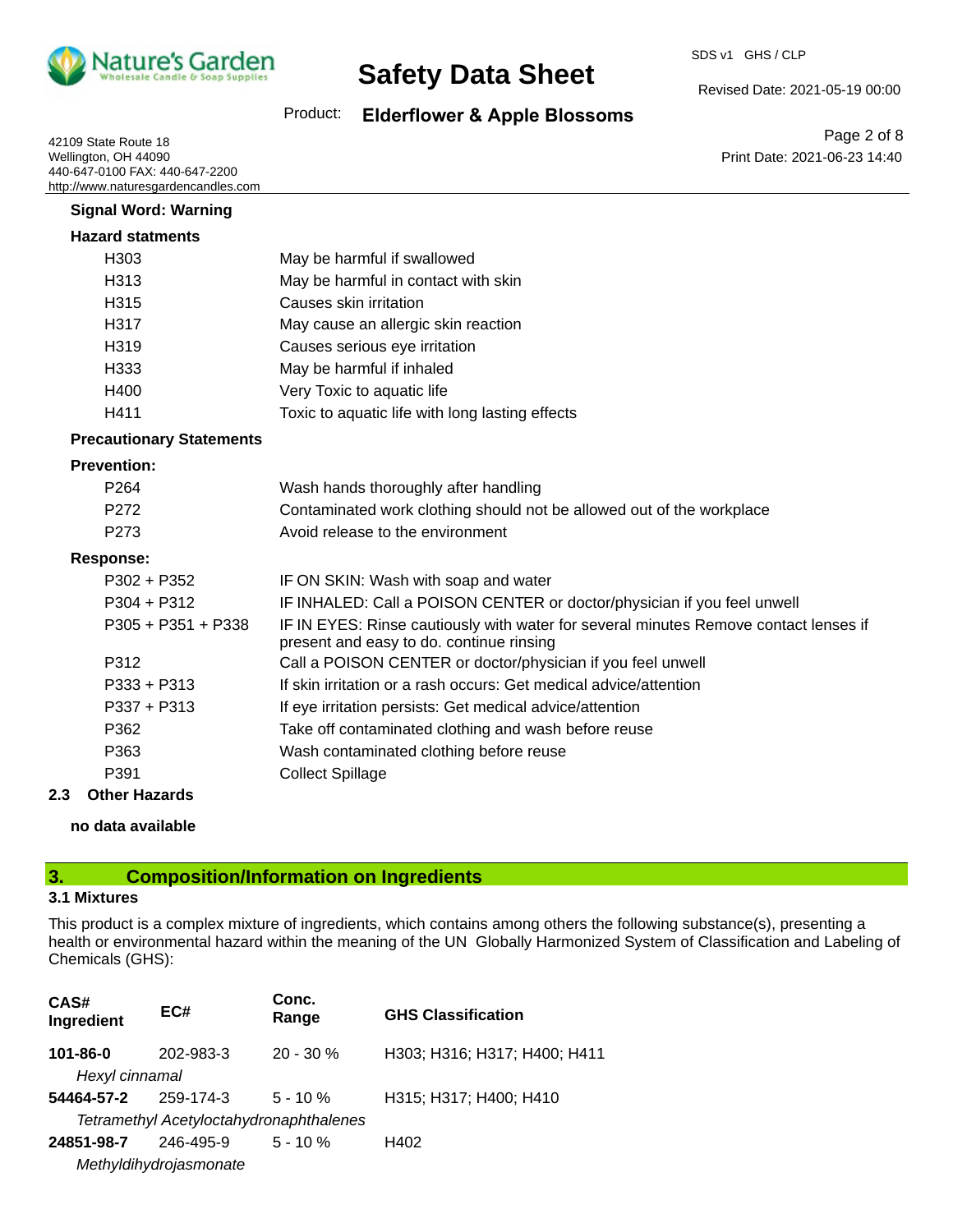

42109 State Route 18 Wellington, OH 44090

# **Safety Data Sheet**

SDS v1 GHS / CLP

Revised Date: 2021-05-19 00:00

### Product: **Elderflower & Apple Blossoms**

Page 3 of 8 Print Date: 2021-06-23 14:40

| 440-647-0100 FAX: 440-647-2200 | http://www.naturesgardencandles.com            |                                                          |                                     |  |
|--------------------------------|------------------------------------------------|----------------------------------------------------------|-------------------------------------|--|
| CAS#<br>Ingredient             | EC#                                            | Conc.<br>Range                                           | <b>GHS Classification</b>           |  |
| 78-70-6<br>Linalool            | 201-134-4                                      | $2 - 5%$                                                 | H227; H303; H315; H317; H319; H402  |  |
| 63500-71-0                     |                                                | $2 - 5%$                                                 | H319                                |  |
|                                | 405-040-6<br>Isobutyl Methyl Tetrahydropyranol |                                                          |                                     |  |
| 88-41-5                        | 201-828-7                                      | $2 - 5%$                                                 | H227; H303; H316; H401; H411        |  |
|                                | 2-t-Butylcyclohexyl acetate                    |                                                          |                                     |  |
| 105-95-3                       | 203-347-8                                      | $2 - 5%$                                                 | H401                                |  |
|                                | Ethylene brassylate                            |                                                          |                                     |  |
| 1222-05-5                      | 214-946-9                                      | $2 - 5%$                                                 | H316; H400; H410                    |  |
|                                | Hexamethylindanopyran                          |                                                          |                                     |  |
| 5989-27-5                      | 227-813-5                                      | $2 - 5%$                                                 | H226; H304; H315; H317; H400; H412  |  |
| Limonene                       |                                                |                                                          |                                     |  |
| 105-53-3                       | 203-305-9                                      | $2 - 5%$                                                 | H227; H319; H402                    |  |
| Diethyl malonate               |                                                |                                                          |                                     |  |
| 107-75-5                       | 203-518-7                                      | $1 - 2%$                                                 | H317; H319; H402                    |  |
| Hydroxycitronellal             |                                                |                                                          |                                     |  |
| 115-95-7                       | 204-116-4                                      | $1 - 2%$                                                 | H227; H315; H317; H320; H402        |  |
| <b>Linalyl Acetate</b>         |                                                |                                                          |                                     |  |
| 106-22-9                       | 203-375-0                                      | $0.1 - 1.0 %$                                            | H303; H313; H315; H317; H319; H401  |  |
| <b>Citronellol</b>             |                                                |                                                          |                                     |  |
| 58567-11-6                     | 261-332-1                                      | $0.1 - 1.0 %$                                            | H315; H317; H401; H411              |  |
|                                |                                                | Formaldehyde cyclododecyl ethyl acetal                   |                                     |  |
| 68737-61-1                     | 272-113-5                                      | $0.1 - 1.0 %$                                            | H227; H303; H313; H315; H317; H401; |  |
|                                | Dimethyltetrahydro Benzaldehyde                |                                                          | H411                                |  |
| 106-24-1                       | 203-377-1                                      | $0.1 - 1.0 %$                                            | H303; H315; H317; H318; H402        |  |
| Geraniol                       |                                                |                                                          |                                     |  |
| 5462-06-6                      | 226-749-5                                      | $0.1 - 1.0 %$                                            | H303; H317; H401                    |  |
|                                |                                                | 4-Methoxy-alpha-methylbenzenepropanal                    |                                     |  |
| 106-25-2                       | 203-378-7                                      | $0.1 - 1.0 %$                                            | H303; H315; H317; H319; H401        |  |
| Nerol                          |                                                |                                                          |                                     |  |
| 67634-15-5                     | 266-819-2                                      | $0.1 - 1.0 %$                                            | H315; H317; H400; H411              |  |
|                                | Ethyl 2,2-dimethylhydrocinnamal                |                                                          |                                     |  |
|                                |                                                | See Section 16 for full text of GHS classification codes |                                     |  |
|                                |                                                |                                                          |                                     |  |

See Section 16 for full text of GHS classification codes which where not shown in section 2

Total Hydrocarbon Content  $(\% w/w) = 2.20$ 

| $\blacktriangleleft$<br><b>First Aid Measures</b> |                                                                                                 |
|---------------------------------------------------|-------------------------------------------------------------------------------------------------|
| Description of first aid measures<br>4.1          |                                                                                                 |
| Inhalation:                                       | Remove from exposure site to fresh air and keep at rest.<br>Obtain medical advice.              |
| Eye Exposure:                                     | Flush immediately with water for at least 15 minutes.<br>Contact physician if symptoms persist. |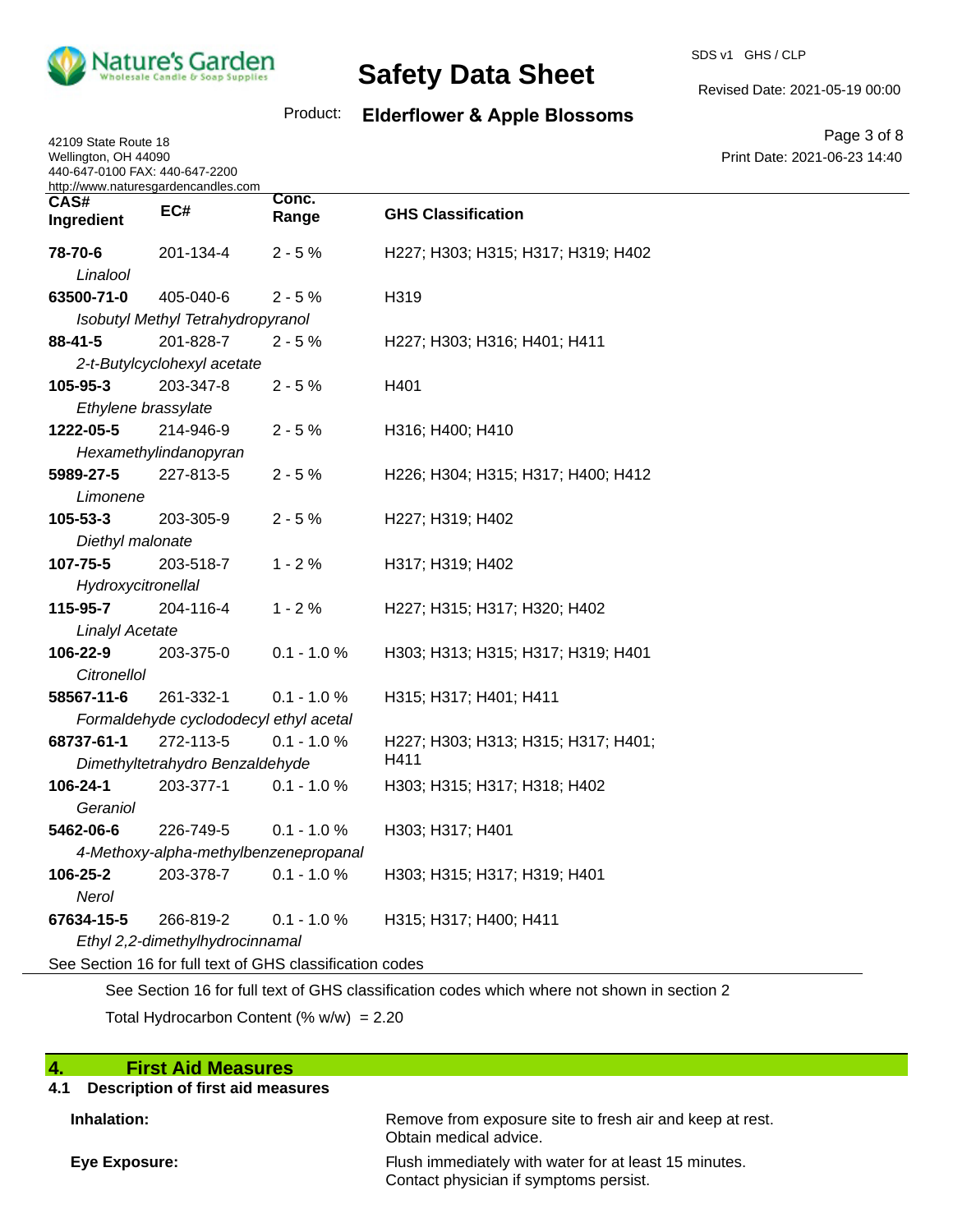

SDS v1 GHS / CLP

Revised Date: 2021-05-19 00:00

Product: **Elderflower & Apple Blossoms** 

| 42109 State Route 18<br>Wellington, OH 44090<br>440-647-0100 FAX: 440-647-2200<br>http://www.naturesgardencandles.com | Page 4 of 8<br>Print Date: 2021-06-23 14:40                                                                   |
|-----------------------------------------------------------------------------------------------------------------------|---------------------------------------------------------------------------------------------------------------|
| <b>Skin Exposure:</b>                                                                                                 | Remove contaminated clothes. Wash thoroughly with water (and soap).<br>Contact physician if symptoms persist. |
| Ingestion:                                                                                                            | Rinse mouth with water and obtain medical advice.                                                             |
| Most important symptoms and effects, both acute and delayed<br>4.2                                                    |                                                                                                               |
| Symptoms:                                                                                                             | no data available                                                                                             |
| Risks:                                                                                                                | Refer to Section 2.2 "Hazard Statements"                                                                      |
| Indication of any immediate medical attention and special treatment needed<br>4.3                                     |                                                                                                               |
| Treatment:                                                                                                            | Refer to Section 2.2 "Response"                                                                               |
| 5.<br><b>Fire-Fighting measures</b><br><b>Extinguishing media</b><br>5.1                                              |                                                                                                               |
| Suitable:                                                                                                             | Carbon dioxide (CO2), Dry chemical, Foam                                                                      |
| Unsuitable                                                                                                            | Do not use a direct water jet on burning material                                                             |
| Special hazards arising from the substance or mixture<br>5.2                                                          |                                                                                                               |
| <b>During fire fighting:</b><br><b>Advice for firefighters</b><br>5.3                                                 | Water may be ineffective                                                                                      |
| <b>Further information:</b>                                                                                           | Standard procedure for chemical fires                                                                         |

#### **6. Accidental Release Measures**

#### **6.1 Personal precautions, protective equipment and emergency procedures**

Avoid inhalation and contact with skin and eyes. A self-contained breathing apparatus is recommended in case of a major spill.

#### **6.2 Environmental precautions**

Keep away from drains, soil, and surface and groundwater.

#### **6.3 Methods and materials for containment and cleaning up**

Clean up spillage promptly. Remove ignition sources. Provide adequate ventilation. Avoid excessive inhalation of vapors. Gross spillages should be contained by use of sand or inert powder and disposed of according to the local regulations.

#### **6.4 Reference to other sections**

Not Applicable

#### **7. Handling and Storage**

#### **7.1 Precautions for safe handling**

Apply according to good manufacturing and industrial hygiene practices with proper ventilation. Do not drink, eat or smoke while handling. Respect good personal hygiene.

#### **7.2 Conditions for safe storage, including any incompatibilities**

Store in a cool, dry and ventilated area away from heat sources and protected from light in tightly closed original container. Avoid uncoated metal container. Keep air contact to a minimum.

#### **7.3 Specific end uses**

No information available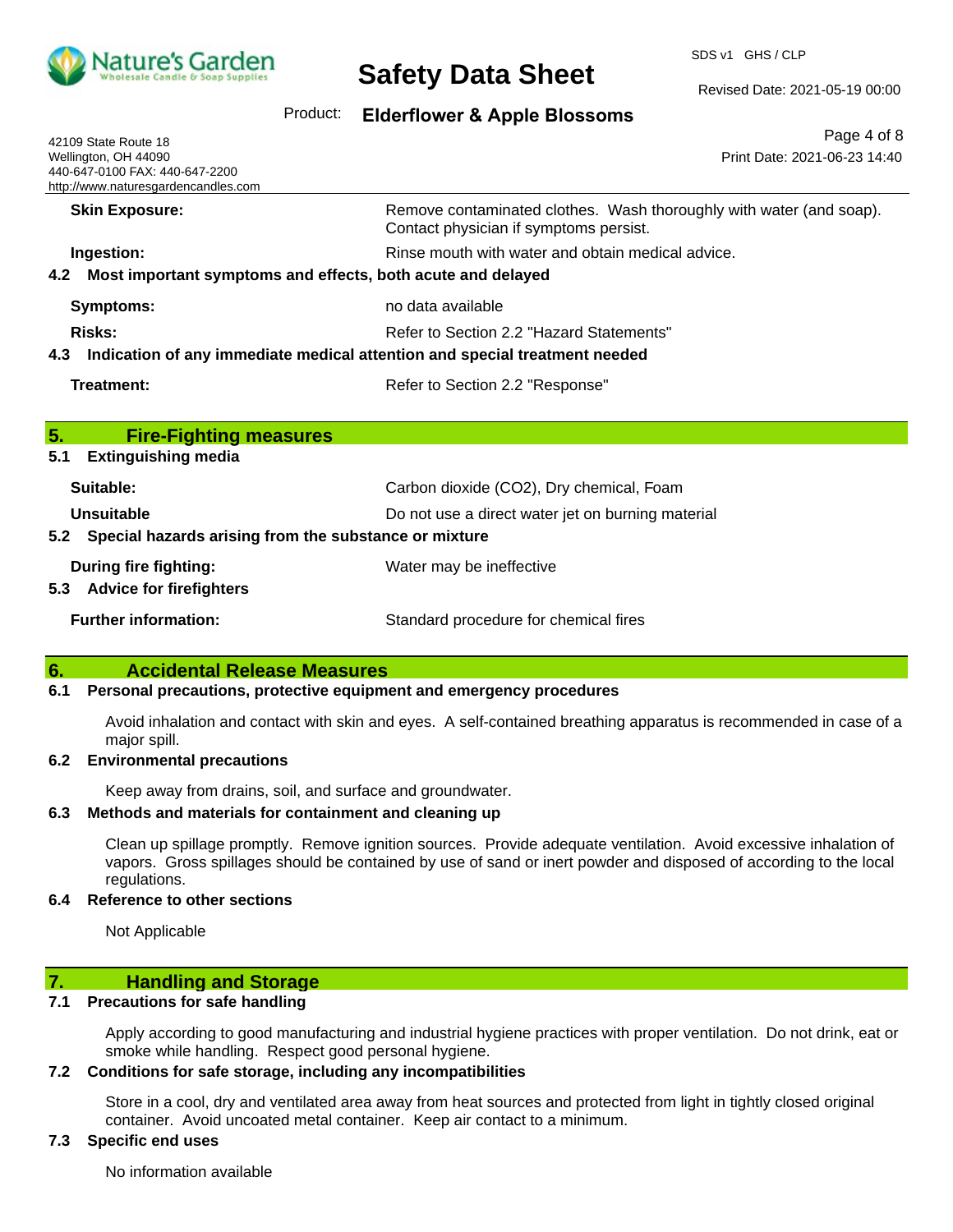

Revised Date: 2021-05-19 00:00

Product: **Elderflower & Apple Blossoms** 

42109 State Route 18 Wellington, OH 44090 440-647-0100 FAX: 440-647-2200 http://www.naturesgardencandles.com

Page 5 of 8 Print Date: 2021-06-23 14:40

### **8. Exposure Controls/Personal Protection 8.1 Control parameters Exposure Limits:** Contains no substances with occupational exposure limit values. **Engineering Controls:** Use local exhaust as needed. **8.2 Exposure controls - Personal protective equipment Eye protection:** Tightly sealed goggles, face shield, or safety glasses with brow guards and side shields, etc. as may be appropriate for the exposure **Respiratory protection:** Avoid excessive inhalation of concentrated vapors. Apply local ventilation where appropriate. **Skin protection:** Avoid Skin contact. Use chemically resistant gloves as needed.

#### **9. Physical and Chemical Properties**

#### **9.1 Information on basic physical and chemical properties**

| Appearance:                  | Liquid                            |
|------------------------------|-----------------------------------|
| Odor:                        | Conforms to Standard              |
| Color:                       | Pale/ Greenish Yellow (G2) - (G4) |
| <b>Viscosity:</b>            | Liquid                            |
| <b>Freezing Point:</b>       | Not determined                    |
| <b>Boiling Point:</b>        | Not determined                    |
| <b>Melting Point:</b>        | Not determined                    |
| <b>Flashpoint (CCCFP):</b>   | >200 F (93.33 C)                  |
| <b>Auto flammability:</b>    | Not determined                    |
| <b>Explosive Properties:</b> | None Expected                     |
| <b>Oxidizing properties:</b> | None Expected                     |
| Vapor Pressure (mmHg@20 C):  | 0.0462                            |
| %VOC:                        | 6.56                              |
| Specific Gravity @ 25 C:     | 0.9430                            |
| Density @ 25 C:              | 0.9400                            |
| Refractive Index @ 20 C:     | 1.4790                            |
| Soluble in:                  | Oil                               |

### **10. Stability and Reactivity**

| 10.1 Reactivity                         | None                                               |
|-----------------------------------------|----------------------------------------------------|
| <b>10.2 Chemical stability</b>          | Stable                                             |
| 10.3 Possibility of hazardous reactions | None known                                         |
| 10.4 Conditions to avoid                | None known                                         |
| 10.5 Incompatible materials             | Strong oxidizing agents, strong acids, and alkalis |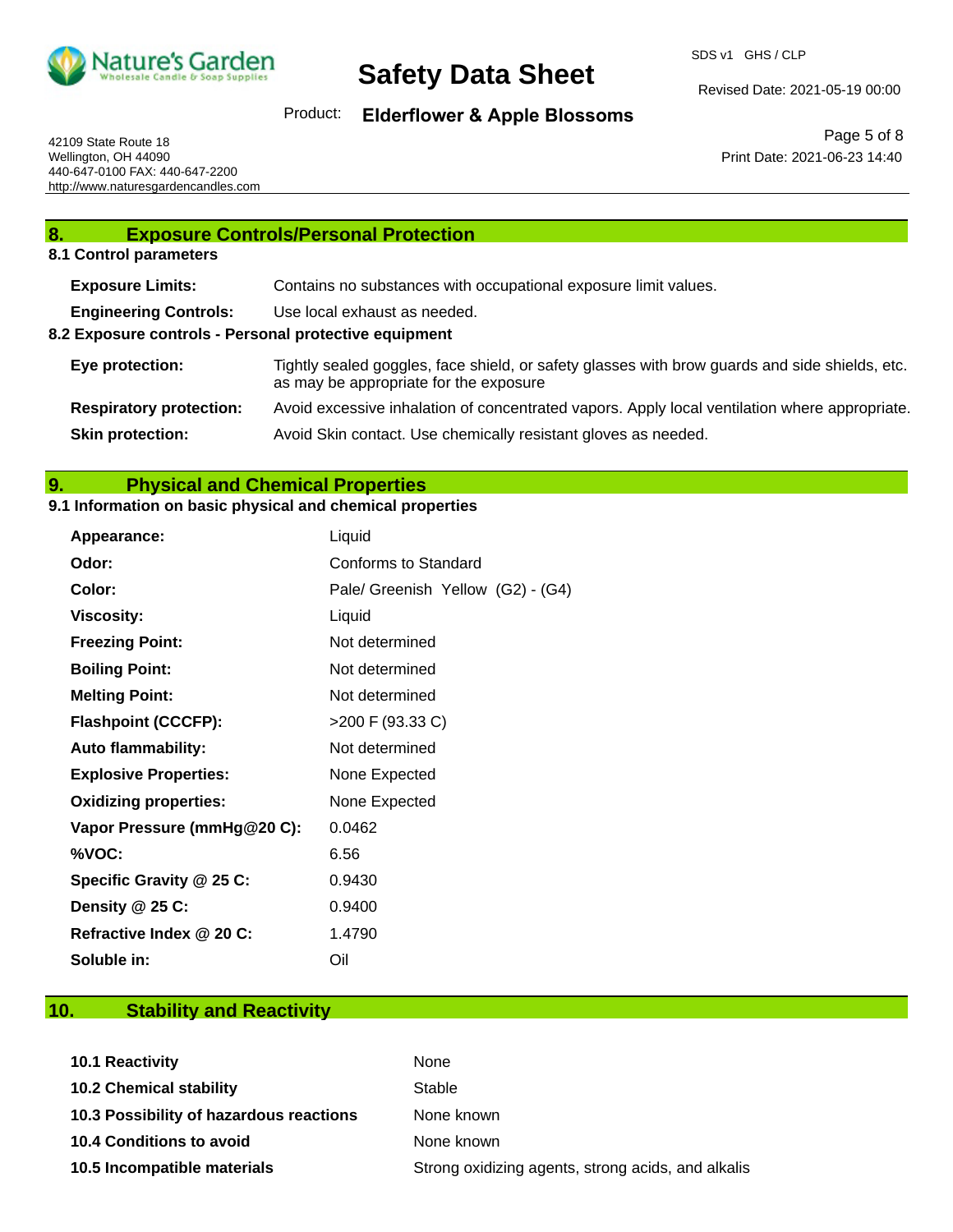

SDS v1 GHS / CLP

Revised Date: 2021-05-19 00:00

### Product: **Elderflower & Apple Blossoms**

42109 State Route 18 Wellington, OH 44090 440-647-0100 FAX: 440-647-2200 http://www.naturesgardencandles.com

Page 6 of 8 Print Date: 2021-06-23 14:40

**10.6 Hazardous decomposition products** None known

### **11. Toxicological Information**

#### **11.1 Toxicological Effects**

Acute Toxicity Estimates (ATEs) based on the individual Ingredient Toxicity Data utilizing the "Additivity Formula"

| Acute toxicity - Oral - (Rat) mg/kg                | (LD50: 4237.2288) May be harmful if swallowed            |
|----------------------------------------------------|----------------------------------------------------------|
| Acute toxicity - Dermal - (Rabbit) mg/kg           | (LD50: 4521.6561) May be harmful in contact with skin    |
| Acute toxicity - Inhalation - (Rat) mg/L/4hr       | (LD50: 40.7422) May be harmful if inhaled                |
| <b>Skin corrosion / irritation</b>                 | Causes skin irritation                                   |
| Serious eye damage / irritation                    | Causes serious eye irritation                            |
| <b>Respiratory sensitization</b>                   | Not classified - the classification criteria are not met |
| <b>Skin sensitization</b>                          | May cause an allergic skin reaction                      |
| <b>Germ cell mutagenicity</b>                      | Not classified - the classification criteria are not met |
| Carcinogenicity                                    | Not classified - the classification criteria are not met |
| <b>Reproductive toxicity</b>                       | Not classified - the classification criteria are not met |
| Specific target organ toxicity - single exposure   | Not classified - the classification criteria are not met |
| Specific target organ toxicity - repeated exposure | Not classified - the classification criteria are not met |
| <b>Aspiration hazard</b>                           | Not classified - the classification criteria are not met |

#### **12. Ecological Information 12.1 Toxicity**

| IL.I IUAIUILV                      |                                                                               |  |  |
|------------------------------------|-------------------------------------------------------------------------------|--|--|
| <b>Acute acquatic toxicity</b>     | Very Toxic to aquatic life<br>Toxic to aquatic life with long lasting effects |  |  |
| <b>Chronic acquatic toxicity</b>   |                                                                               |  |  |
| <b>Toxicity Data on soil</b>       | no data available                                                             |  |  |
| <b>Toxicity on other organisms</b> | no data available                                                             |  |  |
| 12.2 Persistence and degradability | no data available                                                             |  |  |
| 12.3 Bioaccumulative potential     | no data available                                                             |  |  |
| 12.4 Mobility in soil              | no data available                                                             |  |  |
| 12.5 Other adverse effects         | no data available                                                             |  |  |

#### **13. Disposal Conditions**

#### **13.1 Waste treatment methods**

Do not allow product to reach sewage systems. Dispose of in accordance with all local and national regulations. Send to a licensed waste management company.The product should not be allowed to enter drains, water courses or the soil. Do not contaminate ponds, waterways or ditches with chemical or used container.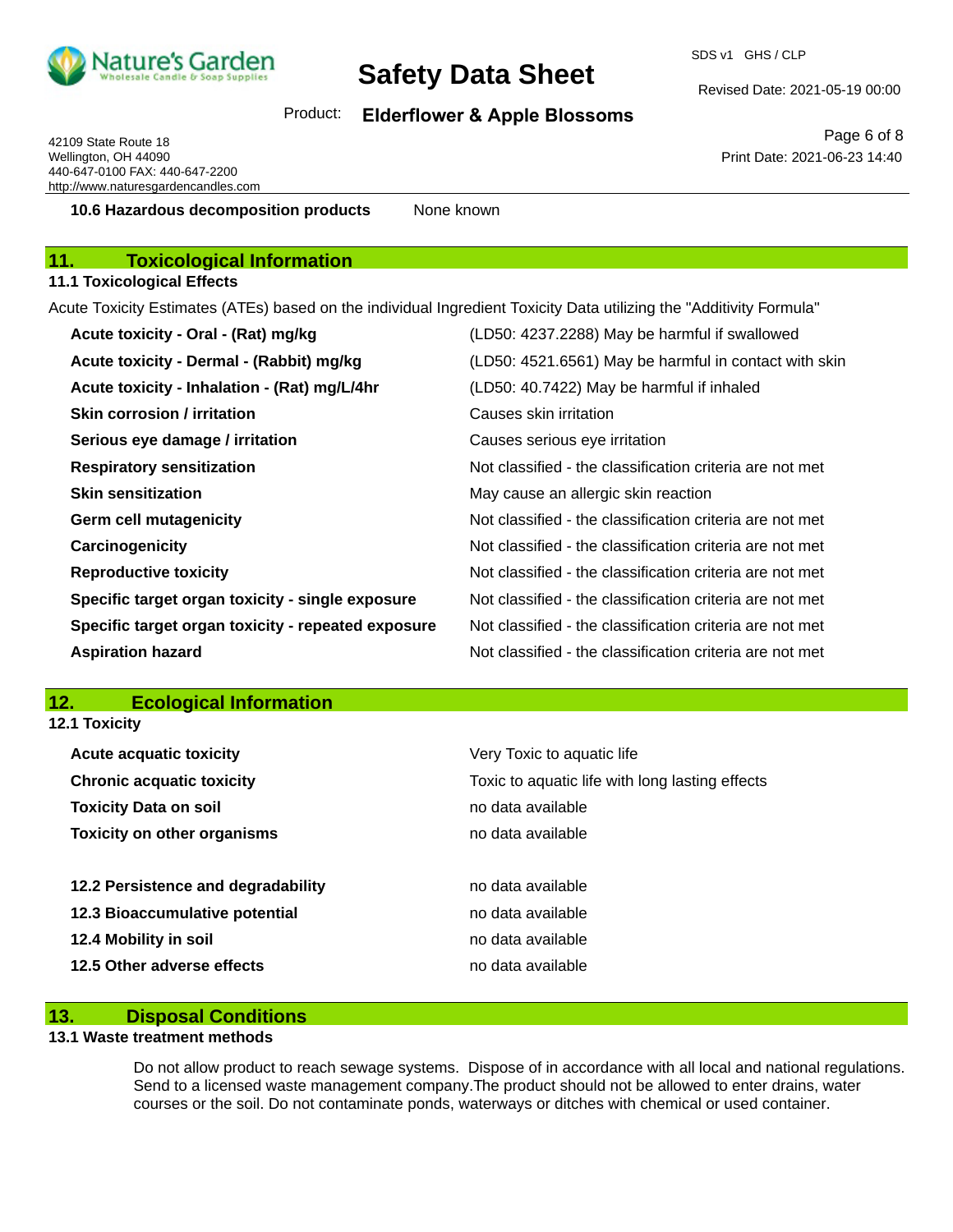

SDS v1 GHS / CLP

Revised Date: 2021-05-19 00:00

Print Date: 2021-06-23 14:40

Page 7 of 8

Product: **Elderflower & Apple Blossoms** 

42109 State Route 18 Wellington, OH 44090 440-647-0100 FAX: 440-647-2200 http://www.naturesgardencandles.com

**14. Transport Information**

| <b>Marine Pollutant</b>                                       | Yes. Ingredient of greatest environmental impact:<br>101-86-0 : (20 - 30 %) : Hexyl cinnamal |                                     |                   |                 |               |
|---------------------------------------------------------------|----------------------------------------------------------------------------------------------|-------------------------------------|-------------------|-----------------|---------------|
| <b>Regulator</b>                                              |                                                                                              | <b>Class</b>                        | <b>Pack Group</b> | <b>Sub Risk</b> | UN-nr.        |
| U.S. DOT (Non-Bulk)                                           |                                                                                              | Not Regulated - Not Dangerous Goods |                   |                 |               |
| <b>Chemicals NOI</b>                                          |                                                                                              |                                     |                   |                 |               |
| <b>ADR/RID (International Road/Rail)</b>                      |                                                                                              |                                     |                   |                 |               |
| <b>Environmentally Hazardous</b><br>Substance, Liquid, n.o.s. |                                                                                              | 9                                   | Ш                 |                 | <b>UN3082</b> |
| <b>IATA (Air Cargo)</b>                                       |                                                                                              |                                     |                   |                 |               |
| <b>Environmentally Hazardous</b><br>Substance, Liquid, n.o.s. |                                                                                              | 9                                   | Ш                 |                 | UN3082        |
| IMDG (Sea)                                                    |                                                                                              |                                     |                   |                 |               |
| <b>Environmentally Hazardous</b><br>Substance, Liquid, n.o.s. |                                                                                              | 9                                   | $\mathbf{III}$    |                 | UN3082        |

#### **15. Regulatory Information**

#### **Additional European Regulations**

| European Union (EINECS, ELINCS or NLP)<br><b>Additional Asian Regulations</b>            | 100.00% (By Wt) of the components are listed or exempt.                                                                |
|------------------------------------------------------------------------------------------|------------------------------------------------------------------------------------------------------------------------|
| <b>Australian AICS</b>                                                                   | 100.00% (By Wt) of the ingredients on AICS or notified.                                                                |
| <b>Chinese IECS</b>                                                                      | 100.00% (By Wt) of the ingredients on IECS.                                                                            |
| <b>Japan ENCS</b>                                                                        | 95.75% (By Wt) of the ingredients on ENCS, fall within the 1000<br>kilogram per annum exemption or have been notified. |
| <b>Korea KECL</b>                                                                        | 99.99% (By Wt) of the ingredients on KECL, fall within the 100<br>kilogram per annum exemption or have been notified.  |
| <b>New Zealand NZIoc</b>                                                                 | 100.00% (By Wt) of the ingredients on NZIoc.                                                                           |
| <b>Philippines PICCS</b>                                                                 | 100.00% (By Wt) of the ingredients on PICCS.                                                                           |
| The Status of the following ingredient(s) is NOT known for the registration lists noted; |                                                                                                                        |

|               | Isot                                                                                                                                                                    |
|---------------|-------------------------------------------------------------------------------------------------------------------------------------------------------------------------|
|               | For                                                                                                                                                                     |
|               | $4-N$                                                                                                                                                                   |
|               | Eth                                                                                                                                                                     |
|               | cis-                                                                                                                                                                    |
|               | Ally                                                                                                                                                                    |
|               | $1-(5$                                                                                                                                                                  |
| $\leq$ 70 ppm | $2-B$                                                                                                                                                                   |
|               | 405-040-6 2 - 5 %<br>261-332-1 0.1 - 1.0 %<br>226-749-5 0.1 - 1.0 %<br>266-819-2 0.1 - 1.0 %<br>266-797-4 0.01 - 0.1%<br>272-657-3 0.01 - 0.1%<br>260-486-7 0.01 - 0.1% |

**Asian Disclosure Lists noted within <> brackets after name** butyl Methyl Tetrahydropyranol: <ENCS> maldehyde cyclododecyl ethyl acetal: <ENCS> 1ethoxy-alpha-methylbenzenepropanal: <ENCS> yl 2,2-dimethylhydrocinnamal: <ENCS> 3-Hexenyl methyl carbonate: <ENCS> d (cyclohexyloxy)acetate: <ENCS> 5,5-Dimethyl-1-cyclohexen-1-yl)pent-4-en-1-one: <ENCS>

3uten-1-one, 1-(2,2-dimethyl-6-methylenecyclohexyl)-: <KECL>